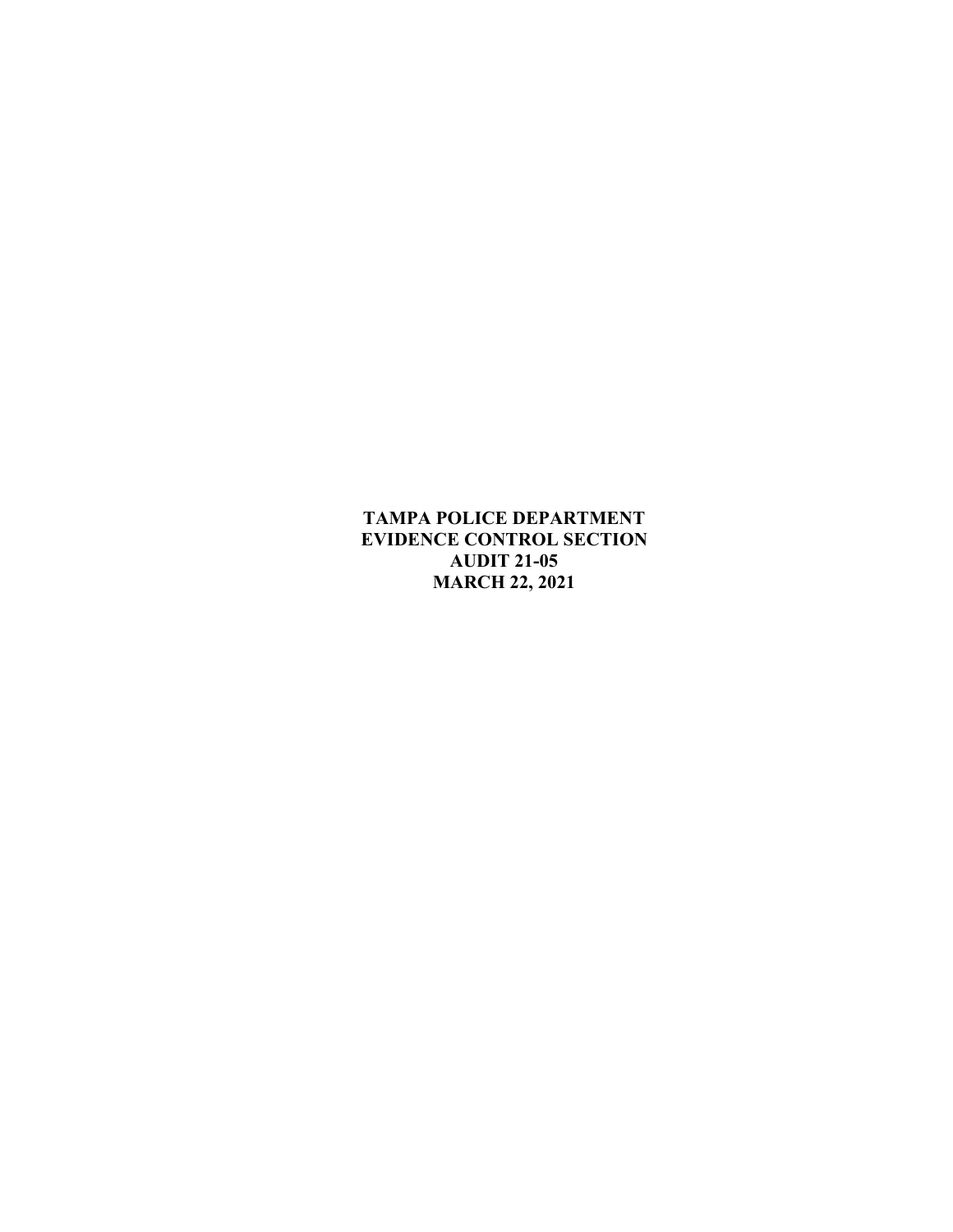**Internal Audit Department**





315 E. Kennedy Boulevard Tampa, Florida 33602

Office (813) 274-7159

March 22, 2021

Honorable Jane Castor Mayor, City of Tampa 1 City Hall Plaza Tampa, Florida

RE: Tampa Police Department – Evidence Control Section, Audit 21-05

Dear Mayor Castor:

Attached is the Internal Audit Department's report on Tampa Police Department – Evidence Control Section.

The Evidence Control Section has already taken positive actions in response to our recommendations. We thank the management and staff of the Tampa Police Department for their cooperation and assistance during this audit.

Sincerely,

/s/ Christine Glover

Christine Glover Internal Audit Director

cc: John Bennett, Chief of Staff Brian Dugan, Police Chief Ruben Delgado, Assistant Police Chief Dennis Rogero, Chief Financial Officer Anna Richardson-Griffin, Police Major Kimberly Hill, Police Lieutenant Michele Sementilli, Evidence Control Section Assistant Supervisor Brian Morrison, Assistant City Attorney

**315 E. Kennedy Blvd** • **Tampa, Florida 33602** • **(813) 274-7159**

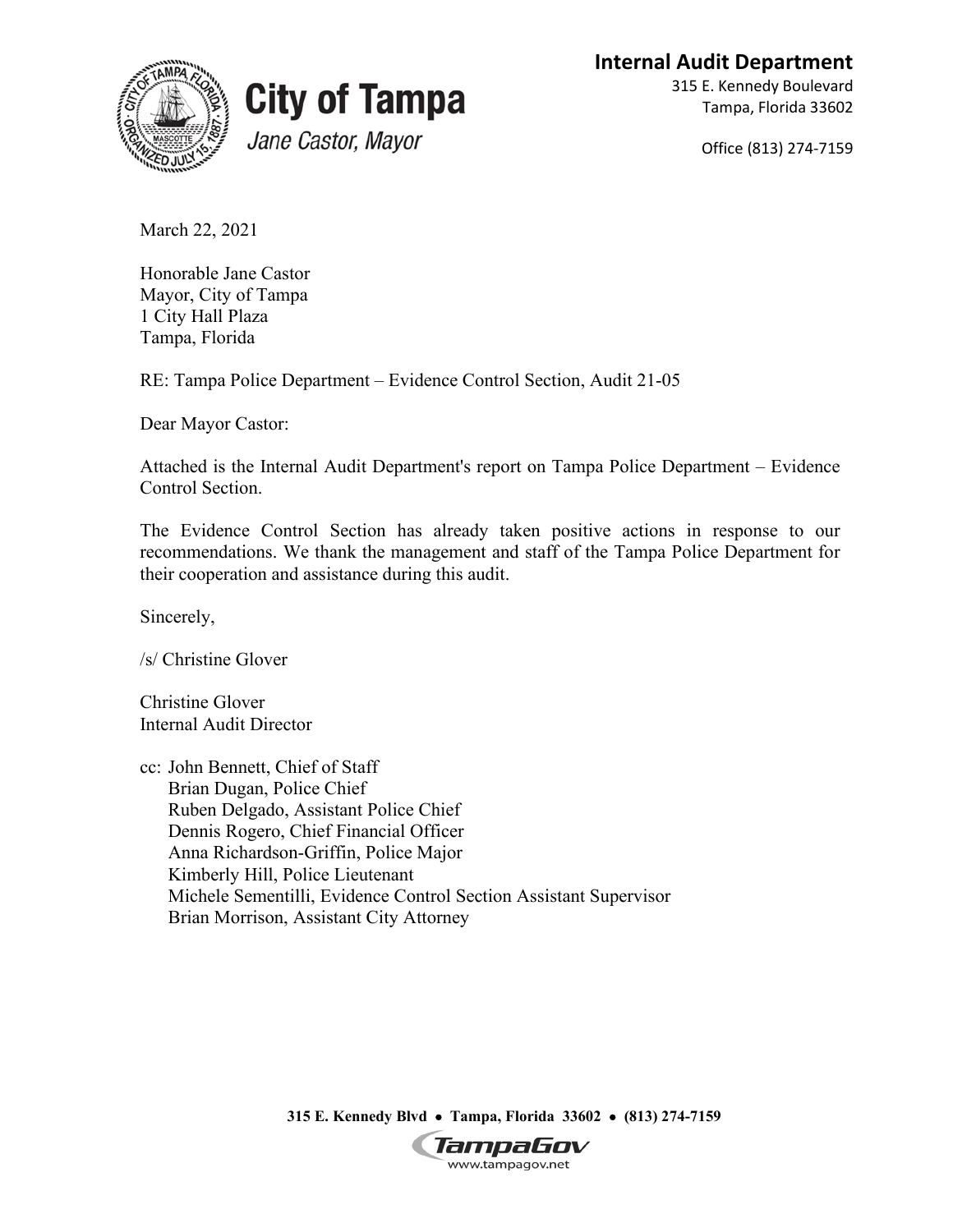## **TAMPA POLICE DEPARTMENT EVIDENCE CONTROL SECTION AUDIT 21-05 MARCH 22, 2021**

/s/ Vivian N Walker  $\mathcal{L}_\text{max}$  and  $\mathcal{L}_\text{max}$  and  $\mathcal{L}_\text{max}$  and  $\mathcal{L}_\text{max}$ 

Senior Auditor

/s/ Christine Glover

Audit Director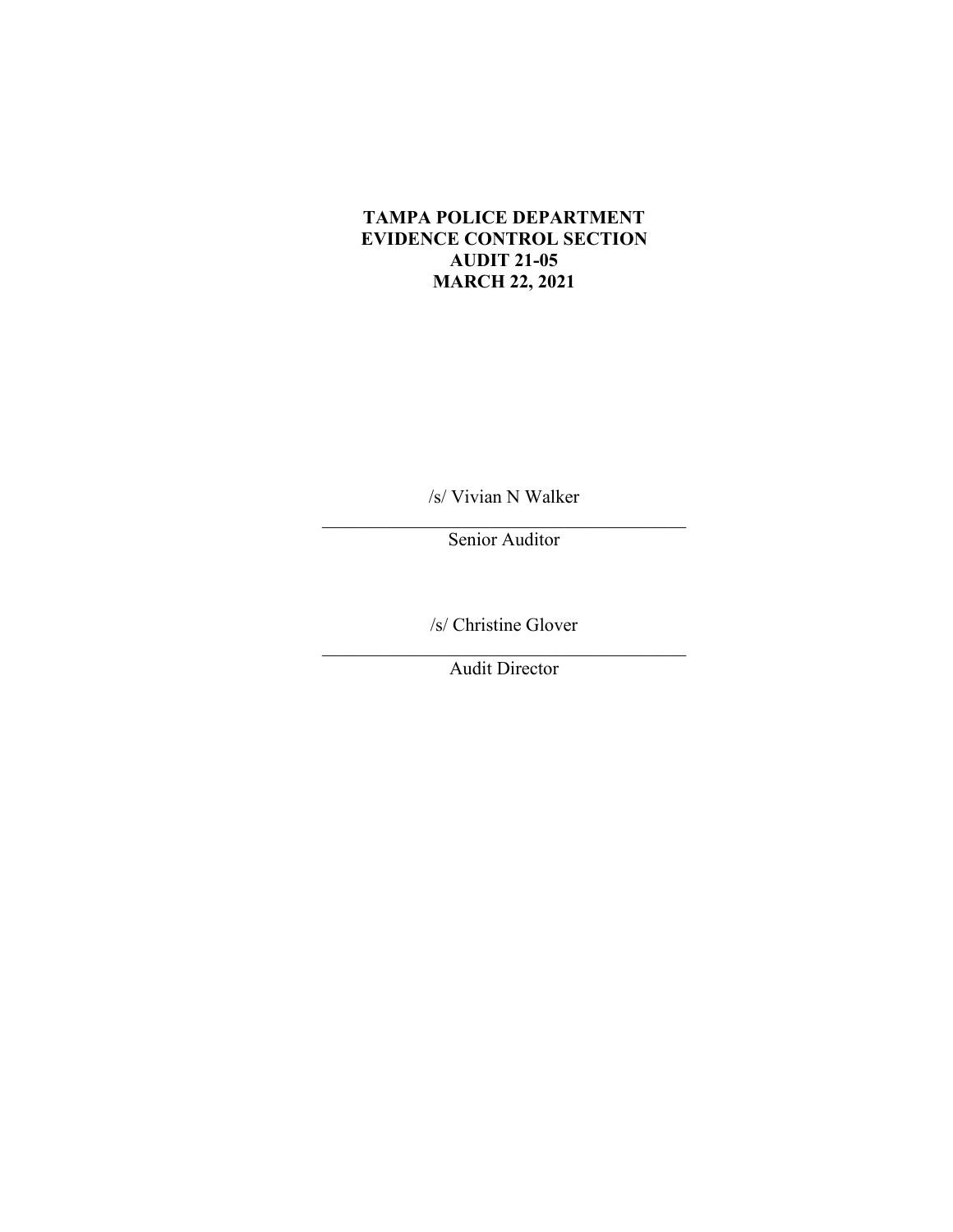## **TAMPA POLICE DEPARTMENT EVIDENCE CONTROL SECTION AUDIT 21-05**

#### **BACKGROUND**

The Evidence Control Section (ECS) for the Tampa Police Department (TPD) is assigned the responsibility for receiving, recording, and permanently storing items that become the custody of TPD while carrying out their duties. These include the following:

- Homicide evidence
- Narcotics
- High value items,
- Small and large property
- Items requiring cold storage
- Vehicles
- Found Property

Items are held by ECS until they can be legally released back to the owner or disposed as required or permitted. ECS handled 59,935 pieces of evidence/found property in FY 2019 and 60,470 in FY 2020.

## **STATEMENT OF OBJECTIVES**

This audit was conducted in accordance with the Internal Audit Department's FY 2021 Audit Agenda. The objectives of this audit were to ensure that:

- 1. The system of internal controls related to the chain of custody and preservation of evidence including the segregation of duties between intake, processing, and release of evidence are adequate.
- 2. Refused evidence is properly secured and tracked to ensure chain of custody.
- 3. TPD complies with the timeline and other regulatory requirements for impound vehicles.
- 4. The vendor contracted to dispose of unclaimed impound vehicles complies with their agreement.
- 5. TPD complies with the Florida Statutes regarding found property.

## **STATEMENT OF SCOPE**

The audit period covered ECS activity that occurred from October 2019 to September 2020. Tests were performed to determine whether ECS personnel were fulfilling their stated duties and responsibilities in an effective and efficient manner. Original records as well as copies were used as evidence and verified through observation and physical examination.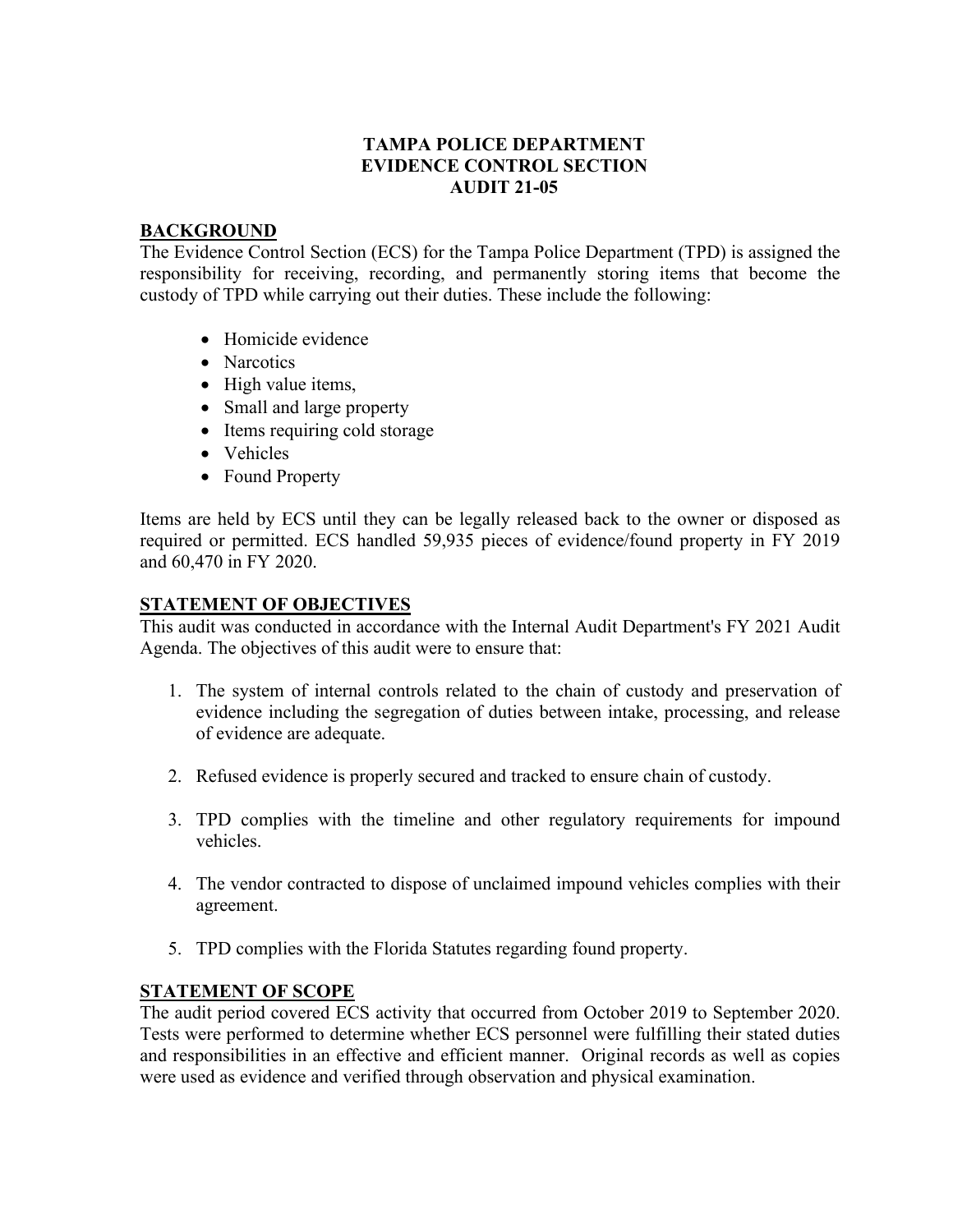# **STATEMENT OF METHODOLOGY**

ECS uses the reporting module known as RMS in Versaterm software. Data reliability for Versaterm was evaluated in the previous audit of TPD-False Alarms and was deemed reliable. The following steps were performed to determine compliance with the established objectives:

- Reviewed documentation maintained when property is found and turned in to TPD to try and locate the owner.
- Reviewed documentation maintained when the evidence collected in the district offices is refused by the ECS Technician.
- Reviewed documentation maintained for vehicles that have been delivered to the impound lot and either released back to the owner/lienholder or auctioned.

# **STATEMENT OF AUDITING STANDARDS**

We conducted this performance audit in accordance with generally accepted government auditing standards. Those standards require that we plan and perform the audit to obtain sufficient, appropriate evidence to provide a reasonable basis for our findings and conclusions based on our audit objectives. We believe that the evidence obtained provides a reasonable basis for our findings and conclusions based on our audit objectives.

## **AUDIT CONCLUSIONS**

Based upon the test work performed and the audit findings noted below, we conclude that:

- 1. The system of internal controls related to the chain of custody and preservation of evidence including the segregation of duties between intake, processing, and release of evidence is adequate.
- 2. Refused evidence was properly secured and tracked to ensure chain of custody. However, documentation needs to be improved.
- 3. TPD complies with the timeline and other regulatory requirements for impound vehicles.
- 4. The vendor contracted to dispose of unclaimed impound vehicles is complying with their agreement.
- 5. Documentation to support compliance by TPD with the Florida Statutes regarding found property needs to be enhanced.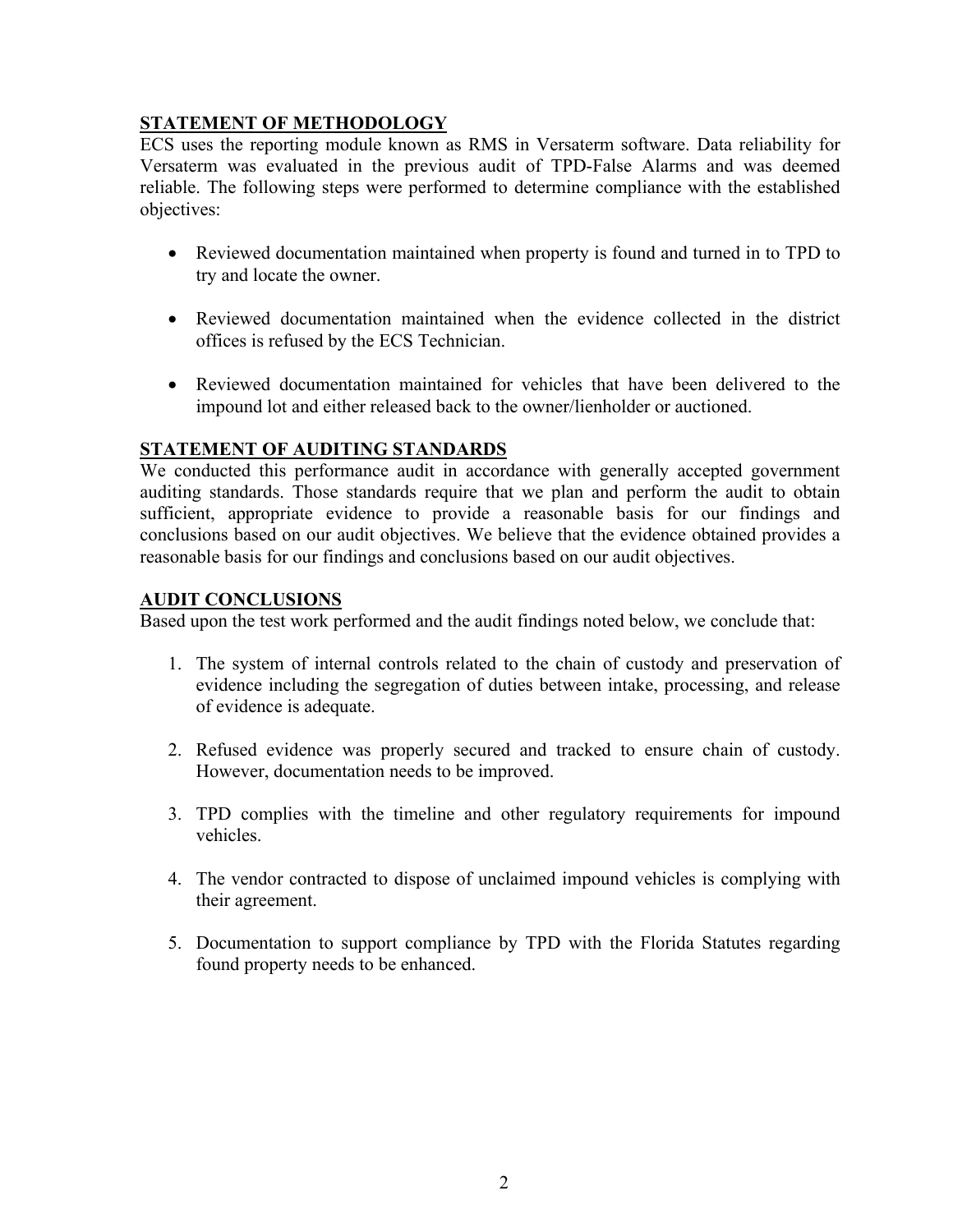## **REFUSED EVIDENCE PROCESS**

STATEMENT OF CONDITION: The district offices for TPD have temporary holding locations onsite for certain permitted types of evidence that can't be readily delivered to the impound lot. These items are to be transported to the impound lot the next business day.

Refusals occur when the ECS Technician does not accept an item due to improper packaging. If an item is refused, the evidence refusal log, for that district, is updated and requires the signature of the ECS Technician and the Shift Commander. Any refused evidence retained by the district is audited on a weekly basis, by the same individuals.

A review of activity for refused evidence, during the month of July 2020, identified that there is no information documented that identifies which case the observed evidence is related. This was observed when comparing the number of items on the evidence locker audit to the items on the refusal log that had not been "corrected" as of the locker audit date.

| <b>Evidence Locker</b><br><b>Audit Date</b> | <b>Packages</b><br><b>Accounted For</b> | <b>Refusal Log Not</b><br>Corrected |
|---------------------------------------------|-----------------------------------------|-------------------------------------|
| July 9, 2020                                |                                         |                                     |
| July 16, 2020                               |                                         |                                     |
| July 23, 2020                               |                                         |                                     |

Also, the logs for two districts were missing the signature of the district shift commander at the time of refusal.

CRITERIA: Standard Operating Procedure (SOP) 339 defines the requirement for refusing evidence improperly packaged and includes the requirement to have the refusals acknowledged by the district shift commander and the weekly audit.

CAUSE: Insufficient information being recorded during the review of outstanding evidence. No review of documentation for completeness.

EFFECT OF CONDITION: Insufficient information could delay the timely identification if there is missing evidence.

RECOMMENDATION 1: Management should revise the monthly refused evidence audit document to include identifying the report number or other identifier unique to the evidence to ensure all applicable items are observed. Additionally, the SOP should be reviewed to determine if the district shift commander is required to acknowledge when evidence is refused. If so, the districts and ECS Technicians should be reminded of this requirement and provided alternative actions to take when the prescribed requirement can't be met.

To enhance the process, the ECS Supervisor should document a periodic review of the refusal logs and the weekly audits for completeness and accuracy.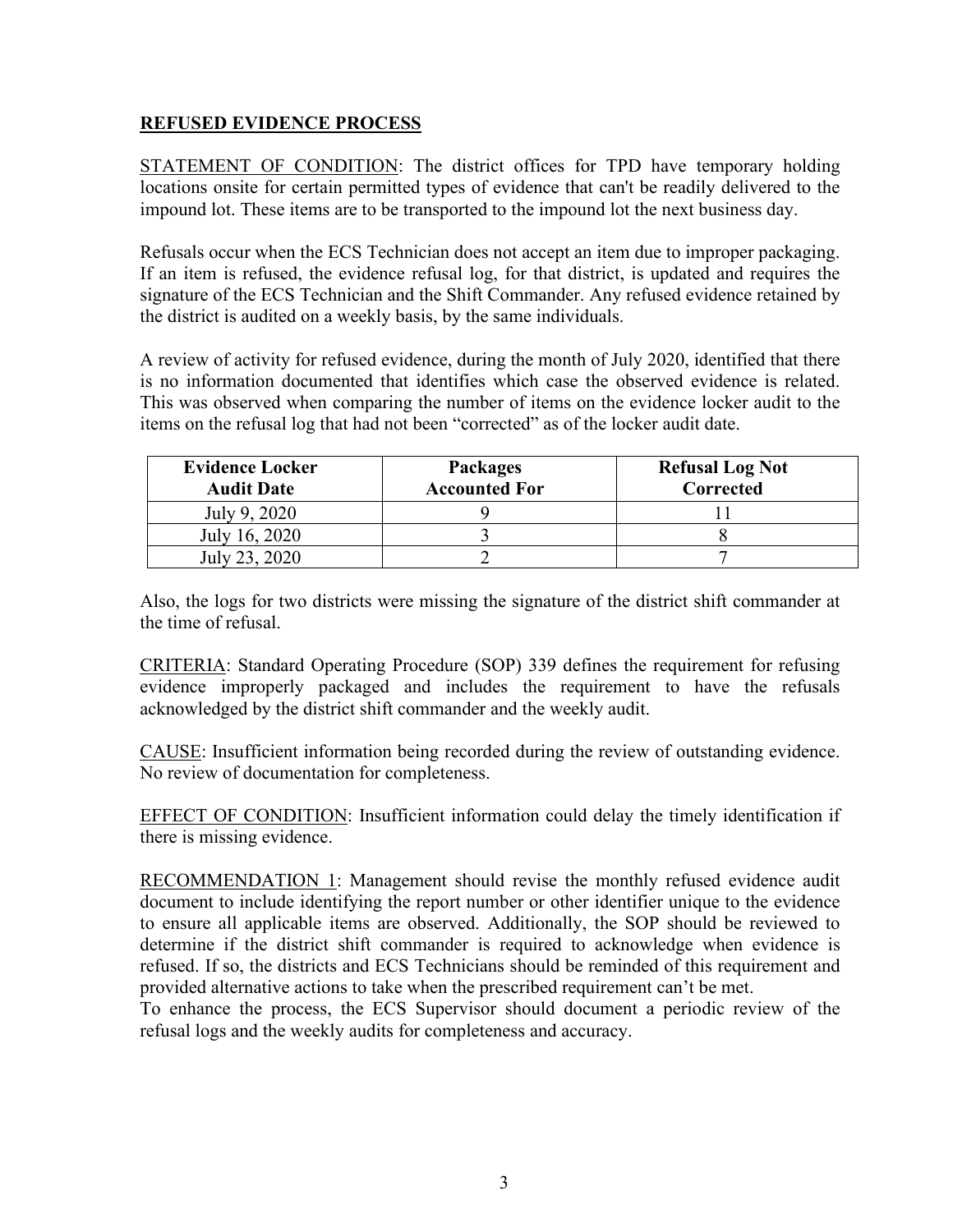MANAGEMENT RESPONSE: CONCUR: A new evidence refusal locker log and audit form will be created to include the case number and number of packages for items refused. The form will also include a space for the ECS Supervisor to document when they reviewed the log for accuracy.

Additionally, the Tampa Police SOP 339 and IDP 603.05 will be updated to "Shift commander or designee is required to acknowledge when evidence is refused or audited.

TARGET IMPLEMENTATION DATE: August 31, 2021